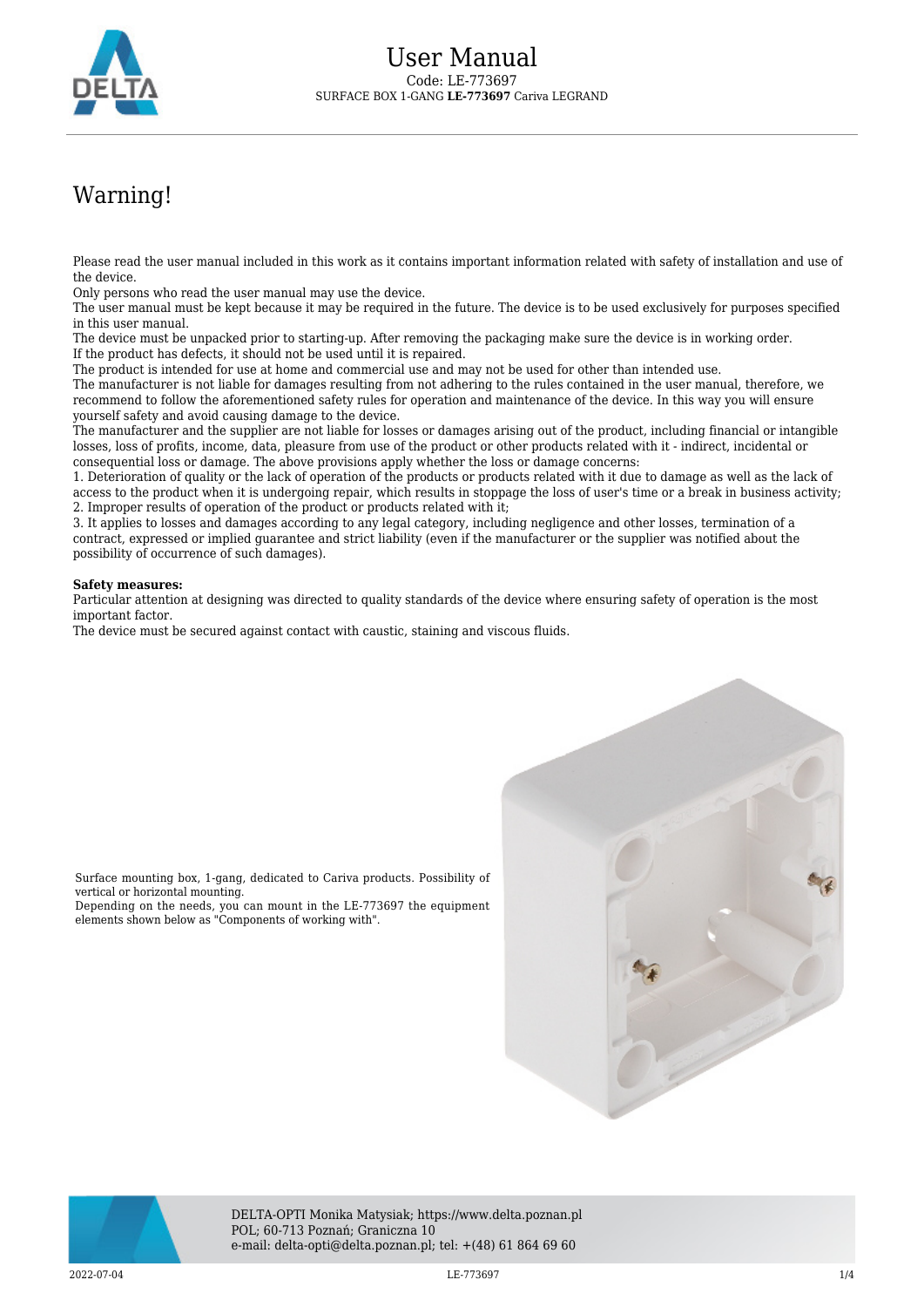

## User Manual Code: LE-773697 SURFACE BOX 1-GANG **LE-773697** Cariva LEGRAND

| Application:          | Cariva product series                                       |
|-----------------------|-------------------------------------------------------------|
| Number of sections:   |                                                             |
| Material:             | Self-extinguishing ABS                                      |
| Color:                | White                                                       |
| Weight:               | $0.046$ kg                                                  |
| Dimensions:           | 83.5 x 83.5 x 36 mm<br>Mounting holes distance : 60 x 60 mm |
| Manufacturer / Brand: | LEGRAND                                                     |
| Guarantee:            | 2 years                                                     |

## Front view:



Side view:

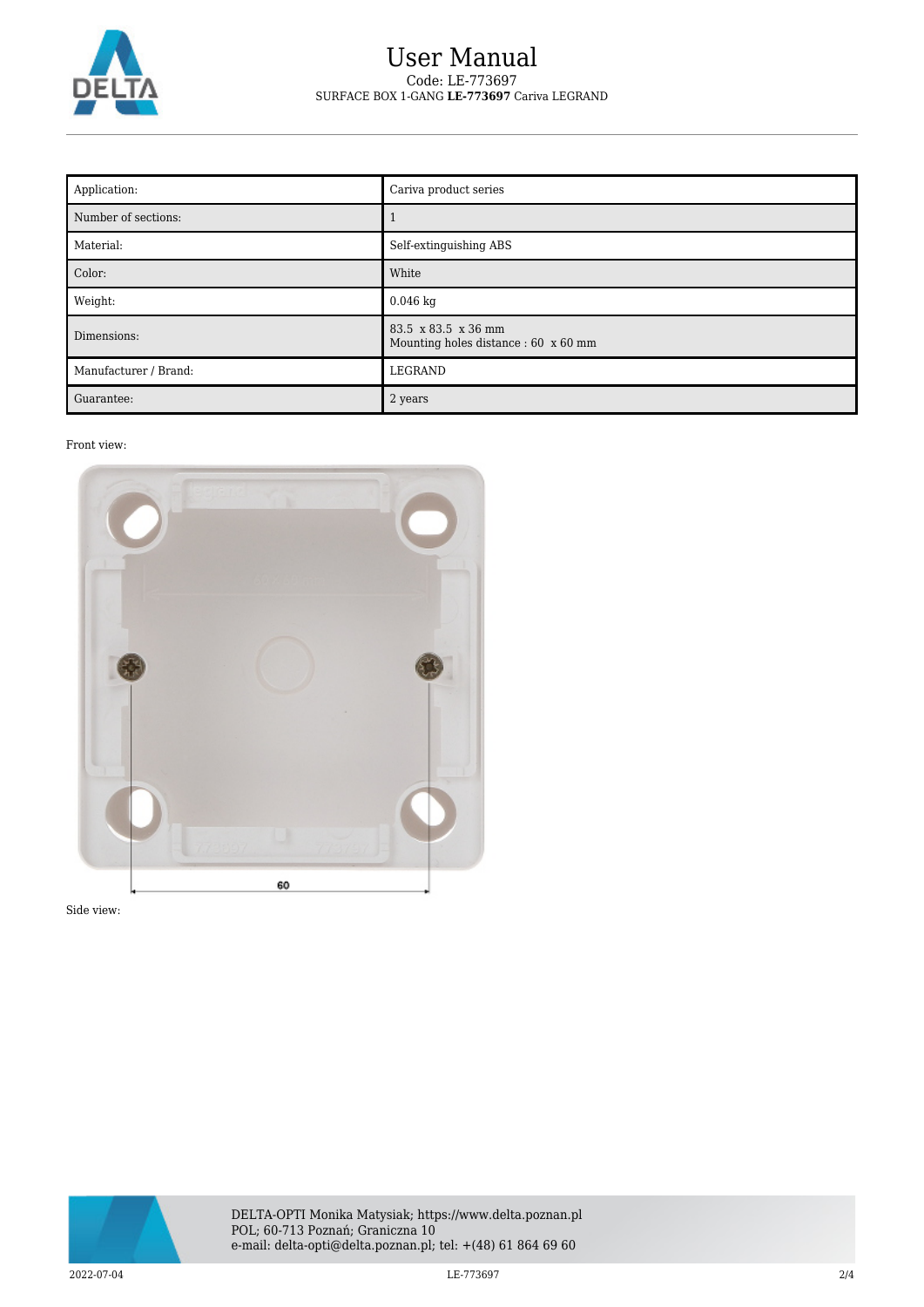